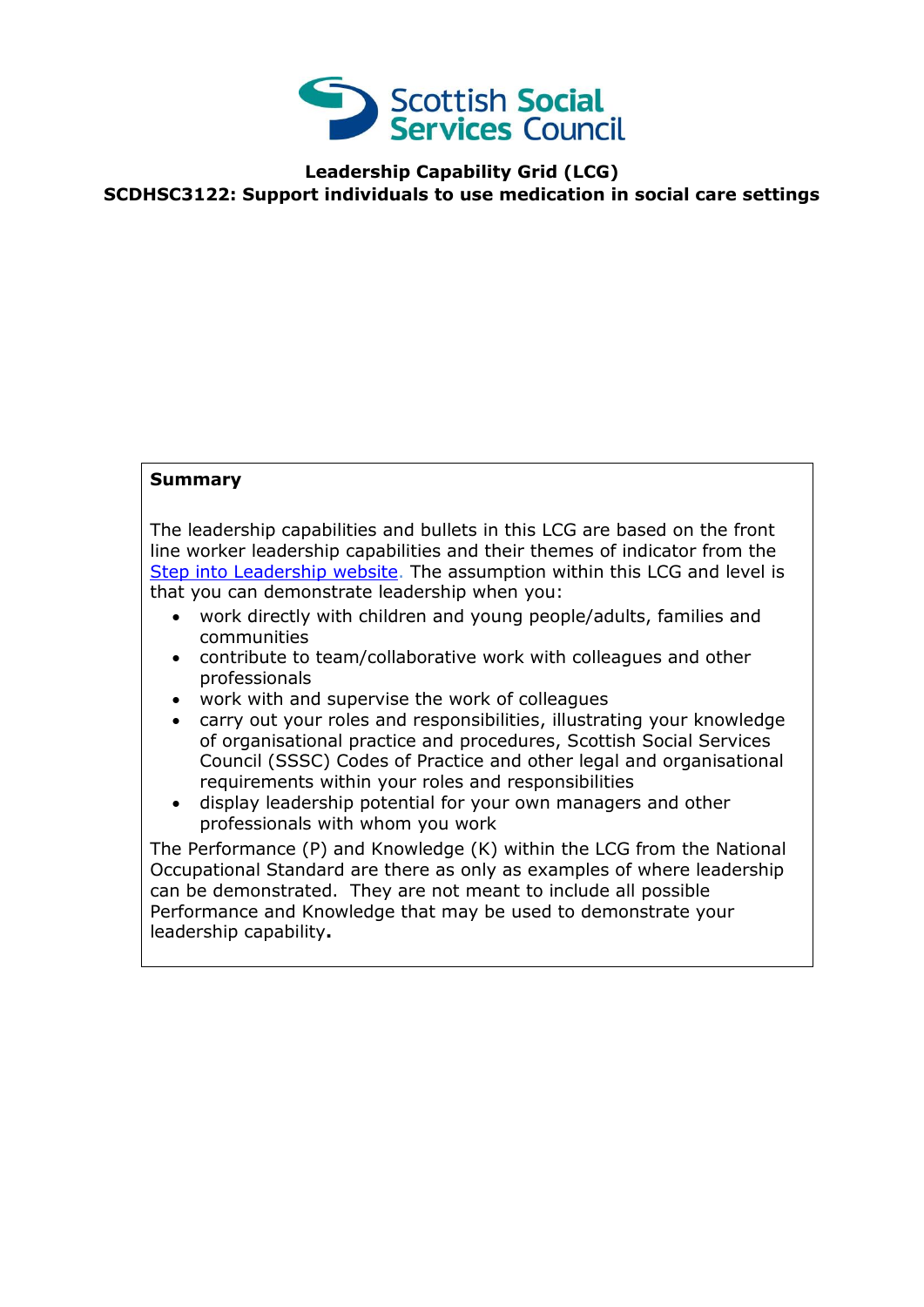

### **Leadership Capability Grid (LCG)**

# **SCDHSC3122: Support individuals to use medication in social care settings**

| Leadership<br>capabilities                 | When supporting individuals to use medication in social care<br>settings you can demonstrate leadership capabilities by:                                                                                                                                                                                                                                                                                                                                                                                                                                                                                                                                                                                                                                                                                                                                                                                                                                                                |
|--------------------------------------------|-----------------------------------------------------------------------------------------------------------------------------------------------------------------------------------------------------------------------------------------------------------------------------------------------------------------------------------------------------------------------------------------------------------------------------------------------------------------------------------------------------------------------------------------------------------------------------------------------------------------------------------------------------------------------------------------------------------------------------------------------------------------------------------------------------------------------------------------------------------------------------------------------------------------------------------------------------------------------------------------|
| <b>Vision</b>                              | Providing a vision for those with whom you work and your organisation<br>when you:<br>• See how best to make a difference when providing active support ( $P1$ -<br>5, 8, 10-14, 16-17, 19-28; K1-5, 11, 16, 24-25, 40-45)<br>• Communicate and promote ownership of the vision when providing<br>active support (P1-5, 8, 10-14, 16-17, 19-28; K1-5, 11, 16, 24-25, 40-<br>45), seeking advice & support (P29; K20), working with others (P5, 8,<br>18) and recording and reporting $(15, 30; K32-34)$<br>Promote social service values through active participation and<br>$\bullet$<br>personalisation (P1-5, 8, 10-14, 16-17, 19-28; K1-5, 11, 16, 24-25,<br>40-45), seeking advice & support (P29; K20), working with others (P5,<br>8, 18) and recording and reporting (15, 30; K32-34, 46)<br>See the bigger picture when demonstrating knowledge and practice of<br>organisational, local and national policies and procedures (All P; K6, 8-<br>9, 26-27, 32-34, 35-37, 40-45) |
| Self-<br>leadership                        | Displaying self leadership when you:<br>• Demonstrate and adapt leadership when supporting individuals to use<br>medication in social care settings (All P; K23, 40-45)<br>Improve own leadership by seeking advice (P29; K20) and through self<br>reflection $(K23)$<br>• Take intelligent risks when supporting individuals to use medication in<br>social care settings (P3, 1-14, 16-29; K26-31, 40-45)<br>• Demonstrate and promote resilience (All P; K3, 4, 19, 30, 40-45)<br>• Challenge discrimination and oppression $(K1, 4, 30)$                                                                                                                                                                                                                                                                                                                                                                                                                                            |
| <b>Motivating</b><br>and inspiring         | Motivating and inspiring others when you:<br>• Inspire people by personal example (All $P$ ; K14-20, 40-45)<br>• Recognise and value the contribution of others (P1-5, 8, 10-14, 16-28;<br>$K$ 9-10, 20, 37, 40-45)<br>• Support the creation of a learning and performance culture ( $P1-5$ , 8,<br>10-14, 16-28;; K16-20, 23, 40-45)                                                                                                                                                                                                                                                                                                                                                                                                                                                                                                                                                                                                                                                  |
| <b>Empowering</b>                          | Empowering people when you:<br>• Enable leadership at all levels (P1-5, 8, 10-14, 16-28;; K8-9, 16-20,<br>$40 - 45$<br>Support the creation of a knowledge and management (P1-5, 8, 10-14,<br>$16-28$ ;; K16-20, 23, 40-45)<br>• Promote professional autonomy (P1-5, 8, 10-14, 16-28;; K16-20, 23-<br>$25, 40-45)$<br>• Involve people in development and improvement (P1-5, 8, 10-14, 16-<br>28; K16-20, 40-45)                                                                                                                                                                                                                                                                                                                                                                                                                                                                                                                                                                       |
| <b>Collaborating</b><br>and<br>influencing | Collaborating and influencing when you:<br>• Promote partnership working (P1-5, 8, 10-14, 16-28;; K11, 14-20, 40-<br>45)<br>• Influence people (P1-5, 8, 10-14, 16-28; K11, 14-20, 40-45)                                                                                                                                                                                                                                                                                                                                                                                                                                                                                                                                                                                                                                                                                                                                                                                               |